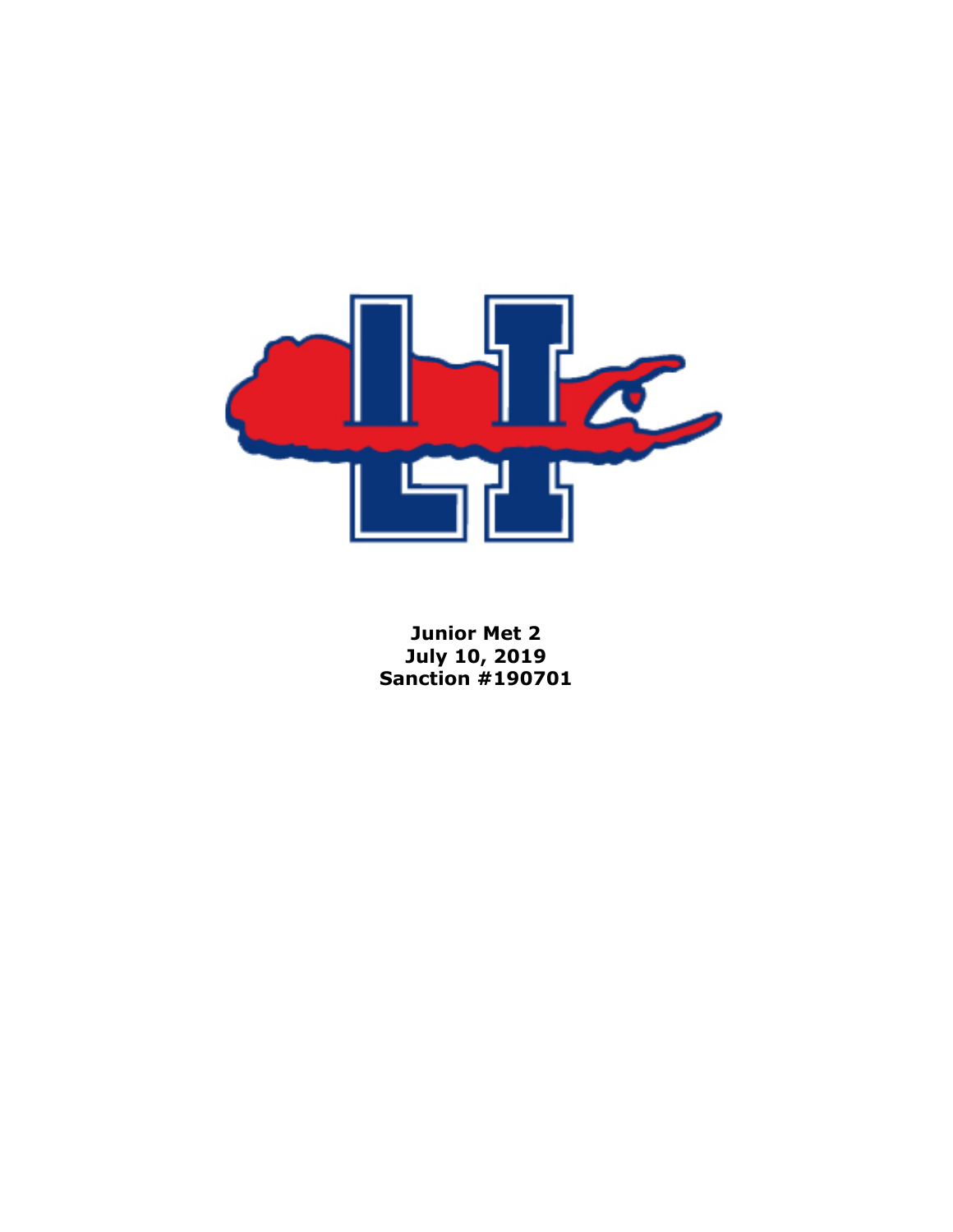## Junior Met 2 **July 10, 2019**

| <b>SANCTION:</b>    | Held under the sanction of USA Swimming/Metropolitan Swimming, Inc., #190701                                                                                                                                                                                                                                                                                                                                                |  |  |
|---------------------|-----------------------------------------------------------------------------------------------------------------------------------------------------------------------------------------------------------------------------------------------------------------------------------------------------------------------------------------------------------------------------------------------------------------------------|--|--|
| <b>LOCATION:</b>    | <b>Nassau County Aquatic Center</b><br><b>Eisenhower Park, East Meadow, NY 11554</b>                                                                                                                                                                                                                                                                                                                                        |  |  |
| <b>FACILITY:</b>    | 10 Lane by 50 meter competition pool w/2 meter min depth<br>The pool Has Not been certified in accordance with Article 104.2.2C (4)                                                                                                                                                                                                                                                                                         |  |  |
| <b>SESSIONS:</b>    | Session One - All Age Groups -warm-up 5pm Start 6pm                                                                                                                                                                                                                                                                                                                                                                         |  |  |
| <b>FORMAT:</b>      | The meet is a Timed Final Event<br>The meet will be Deck Seeded                                                                                                                                                                                                                                                                                                                                                             |  |  |
| <b>ELIGIBILITY:</b> | Open to all Invited USA Swimming/Metropolitan Swimming Inc. registered swimmers.<br>All swimmers participating in this meet must be registered by the first day of the meet.<br>Age on July 10, 2019 will determine age for the entire meet.                                                                                                                                                                                |  |  |
| <b>ENTRIES:</b>     | All Athletes are limited to enter 3 events per session. Deck entries will not be accepted.<br>NT's will not be accepted. Hy-Tek Email entries will be accepted                                                                                                                                                                                                                                                              |  |  |
|                     | U.S. Mail Payment to: Leanne Herrera, 750F Stewart Ave., Garden City, NY 11530<br>Email Entries/Confirm Entry Receipt: entries.liac@gmail.com<br>An email confirming receipt of entries if you provide an email contact. Please contact Meet Director if you do not<br>receive such a report within 2 days of your original email.                                                                                          |  |  |
| <b>DEADLINE:</b>    | 1: Metro LSC teams will be given priority on a first come/first served basis. Metro team entries must be<br>received by 5/15/19.<br>2: The final entry deadline for this meet is June 18, 2019<br>3: Metro entries received between 5/15/19 and 6/18/19 along with<br>Entries from other LSC's will be entered in the order they were received, as space allows.<br>Meet will fill upon a first come / first serve basis    |  |  |
| <b>ENTRY FEE:</b>   | An entry fee of \$6.00 per individual event must accompany the entries.<br>Make check payable to: Long Island Swimming<br>Payment must be received by July 10, 2019 for email entries. Payment must be included with all mail entries.<br>Failure to pay entry fees by this deadline could result in teams being barred from the meet.                                                                                      |  |  |
| <b>WARM-UP:</b>     | General warm up with assigned lanes for the first 40 minutes. Sprint lanes and General lanes will be available for<br>the remaining 10 minutes. Lane assignments will be distributed along with the scratch sheet each session.                                                                                                                                                                                             |  |  |
| <b>SCRATCHES:</b>   | Coaches will be given scratch sheets upon check-in for each session. All scratches are due no later than 30<br>minutes prior to the start of the session. Coaches are asked to draw a line through an individual event to indicate<br>clearly that individual event is a scratch or when an athlete is out of the session completely draw a line through<br>the swimmers name who will not be participating in the session. |  |  |
| <b>COACHES:</b>     | In accordance with Metropolitan Swimming Inc. Policy, only those coaches who display current, valid USA<br>Swimming credentials will be permitted to act in a coaching capacity at this meet. Coaches who do not possess<br>these credentials will be required to leave the deck area.                                                                                                                                      |  |  |
| <b>AWARDS:</b>      | $1st - 10th$ place awards will be given to the 12&U athletes. Events 19 & 20 will be awarded for $1st - 10th$ for both<br>10&U and 11-12. Both 9-10 and 8&U awards will be given in the 10&U events. 1 <sup>st</sup> – 3 <sup>rd</sup> place awards in<br>individual events will be given to the 13 $&$ Over athletes                                                                                                       |  |  |
| <b>OFFICIALS:</b>   | Meet Referee: Rich Brown, mbrown173@icloud.com<br>Meet Admin: Baldwin<br>Officials wishing to volunteer should contact Meet Referee by July 10, 2019                                                                                                                                                                                                                                                                        |  |  |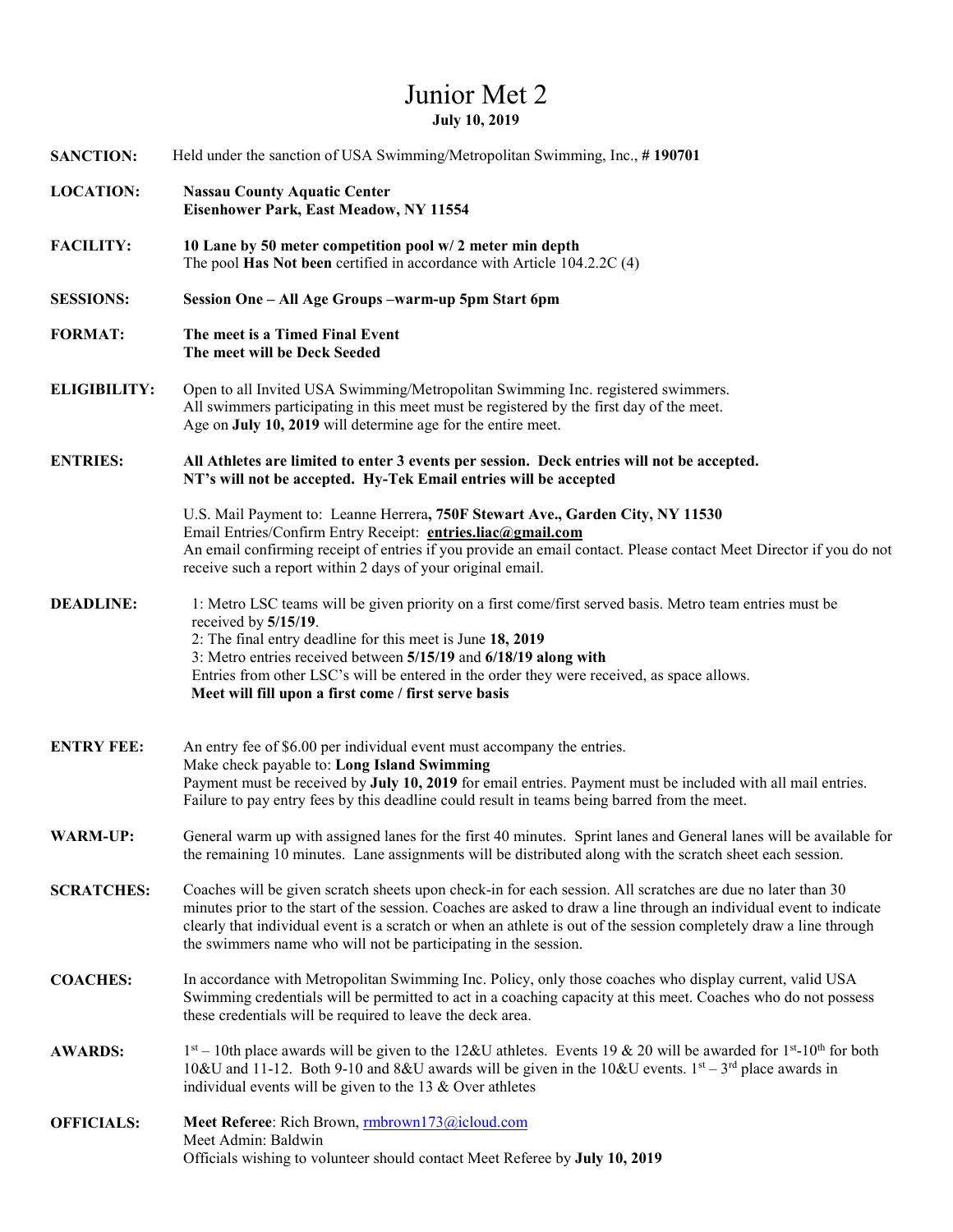| <b>MEET</b><br><b>DIRECTOR:</b>          | Dom Boccio, <i>Dboccio@longislandswimming.com</i> 516.378.8467 – Questions concerning the meet will only be<br>entertained when communicated via a certified coach on an invited team.                                                                                                                                                                                                                                                                                                                                                                                                                                                                                                                                                                                                                                                                                                                                                                                    |  |  |
|------------------------------------------|---------------------------------------------------------------------------------------------------------------------------------------------------------------------------------------------------------------------------------------------------------------------------------------------------------------------------------------------------------------------------------------------------------------------------------------------------------------------------------------------------------------------------------------------------------------------------------------------------------------------------------------------------------------------------------------------------------------------------------------------------------------------------------------------------------------------------------------------------------------------------------------------------------------------------------------------------------------------------|--|--|
| <b>DISABILITY</b><br><b>SWIMMERS:</b>    | Swimmers with disabilities are encouraged to attend. Contact the meet director if you need special consideration.<br>The athlete (or the athlete's coach) is also responsible for notifying the meet referee of any disability prior to the<br>competition.                                                                                                                                                                                                                                                                                                                                                                                                                                                                                                                                                                                                                                                                                                               |  |  |
| <b>AUDIO/VISUAL</b><br><b>STATEMENT:</b> | Use of Audio or visual recording devices, including a cell phone, is not permitted in changing areas, rest<br>rooms, behind the starting blocks or locker rooms                                                                                                                                                                                                                                                                                                                                                                                                                                                                                                                                                                                                                                                                                                                                                                                                           |  |  |
| <b>DRONES:</b>                           | "Operation of a drone, or any other flying apparatus, is prohibited over the venue (pools, athlete/coach<br>areas, spectator areas and open ceiling locker rooms) any time athletes, coaches, officials and/or spectators<br>are present."                                                                                                                                                                                                                                                                                                                                                                                                                                                                                                                                                                                                                                                                                                                                |  |  |
| POLICY:                                  | Any photographer or videographer, who intends to take pictures at a Metropolitan Swimming sanctioned meet,<br>must complete and submit a Photographer Registration Form to the Meet Director before commencing activity.<br>Forms are available on the Metropolitan Swimming website as well as from the Meet Director.                                                                                                                                                                                                                                                                                                                                                                                                                                                                                                                                                                                                                                                   |  |  |
| <b>RULES:</b>                            | The current USA Swimming Rules and Regulations will apply.<br>The USA Swimming Code of Conduct is in effect for the duration of the meet.<br>The overhead start procedure may be used at the discretion of the meet Referee.                                                                                                                                                                                                                                                                                                                                                                                                                                                                                                                                                                                                                                                                                                                                              |  |  |
| <b>SAFETY:</b>                           | Metropolitan Safety and Warm-up procedures will be in effect. Marshals will be present throughout warm-ups<br>and competition, and have the authority to remove, with the concurrence of the meet Referee, any swimmer,<br>coach, club, or spectator for failure to follow the safety rules. "Any swimmer entered in the meet must be certified<br>by a USA Swimming member coach as being proficient in performing a racing start or must start each race from<br>within the water. When unaccompanied by a member-coach, it is the responsibility of the swimmer or the<br>swimmer's legal guardian to ensure compliance with this requirement.                                                                                                                                                                                                                                                                                                                         |  |  |
| <b>MEET</b><br><b>DECORUM:</b>           | Each club is requested to handle its own team and discipline problems. Anyone found vandalizing county<br>property; stealing or displacing disorderly conduct will be subject to disqualification, ejection from the meet and<br>possible criminal prosecution.                                                                                                                                                                                                                                                                                                                                                                                                                                                                                                                                                                                                                                                                                                           |  |  |
| <b>DISCLAIMER:</b>                       | Upon acceptance of his/her entries, the participant waives all claims against Nassau County Aquatic Center,<br>Long Island Aquatic Club, Long Island Swimming,, Metropolitan Swimming Inc., USA Swimming Inc., their<br>agents or representatives for any injury occurring as a result of the meet.<br>It is understood that USA Swimming, Inc. and Metropolitan Swimming, Inc. shall be free from any liabilities or<br>claims for damages arising by reason of injuries to anyone during the conduct of the meet.                                                                                                                                                                                                                                                                                                                                                                                                                                                       |  |  |
| <b>DECK</b>                              | Is Prohibited                                                                                                                                                                                                                                                                                                                                                                                                                                                                                                                                                                                                                                                                                                                                                                                                                                                                                                                                                             |  |  |
| <b>CHANGING:</b><br><b>ADMISSION:</b>    | All tickets will be sold online - http://www.longislandswimming.com/hosted-meets.html<br>\$8.35 Adult / Session -<br>All children over the age of 3 require a ticket<br>Meet heat sheets will be available on meet mobile /<br>No programs will be sold<br>AT DOOR ADMISSION:                                                                                                                                                                                                                                                                                                                                                                                                                                                                                                                                                                                                                                                                                             |  |  |
| <b>MERCHANTS:</b>                        | \$20.00 per session cash only<br>A concession stand is operated by the Nassau County Aquatic Center. No glass will be permitted on the deck.<br>Hobieswim will be available throughout the entire meet                                                                                                                                                                                                                                                                                                                                                                                                                                                                                                                                                                                                                                                                                                                                                                    |  |  |
| <b>PARKING:</b><br><b>DIRECTIONS:</b>    | There is ample free parking available in the park<br>FROM VERRAZANO NARROWS BRIDGE AND KENNEDY AIRPORT:<br>Follow signs to Belt Parkway/Long Island East. Take Belt Parkway eastbound past Kennedy Airport -<br>after Kennedy Airport stay in the left lane and look for signs to Southern State Parkway East. Take So.State Pkwy<br>East to Meadowbrook Pkwy (northbound) to NY-24 Hempstead Turnpike (exit M4) East. On Hempstead<br>Turnpike go to the left lane and make a left at the first light (Merrick Ave.) At first traffic light make a right. This<br>is the entrance to the pool.<br>FROM WHITESTONE AND THROGS NECK BRIDGES<br>Take Cross Island Parkway South to Exit 29, Grand Central Parkway eastbound. Follow Grand Central<br>Pkwy to Meadowbrook Pkwy southbound (Jones Beach). Get off Meadowbrook Pkwy at NY-24 Hempstead<br>Tpke.(exit M4). On Hempstead Turnpike go to the left lane and make a left at the first light (Merrick Ave.) At first |  |  |